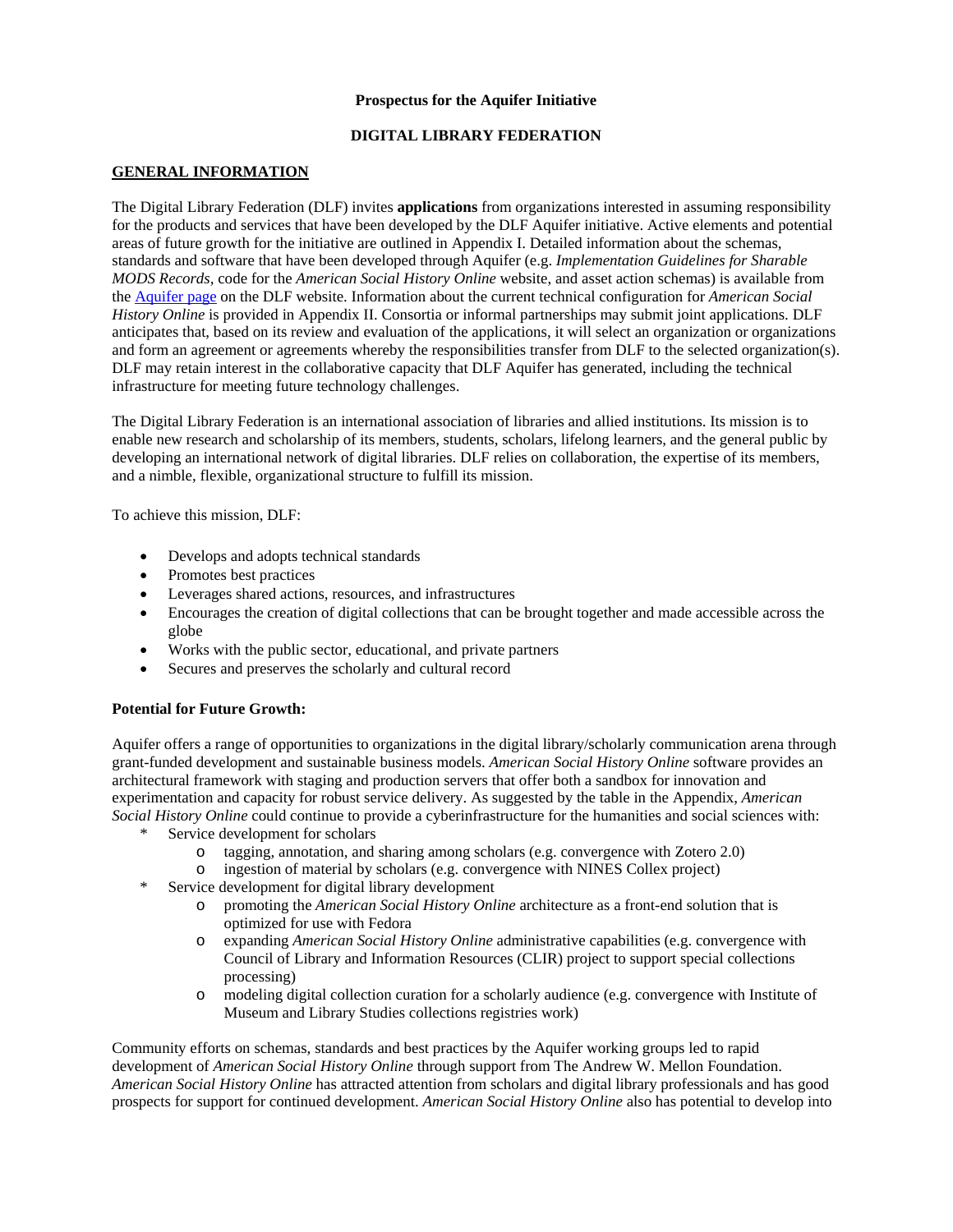a production level service that could be sustained under a membership based, fee for service, or mixed business model. A commercial interest might be motivated to create a service for those libraries not already engaged in offering high quality reproductions of the objects in the *American Social History Online* collections for commercial use. Consolidating a "print on demand" type of service would add value for the collection contributors and offer the possibility of a revenue stream to sustain the project.

The Aquifer community is as important as the products and services that the initiative has created. During the transition, DLF will evaluate which of the Aquifer distributed open digital library community efforts will remain a part of DLF programmatic activity and how they will be sustained.

### **Schedule of Events:**

Distribution of the prospectus will begin in August-September 2008. Applications will be collected by survey response and will be reviewed on an ongoing basis by the Aquifer Implementation Group (AIG). Questions about the initiative, the project or the process may be sent to:

Katherine Kott Aquifer Director kkott@diglib.org (650) 725-1067

A question and answer session for interested organizations will be held at the DLF Fall Forum in Providence Rhode Island on Thursday, November 13<sup>th</sup> from 12:30-2:30pm. Organizations will be selected and functions will be transitioned on an ongoing basis, as negotiated between DLF and the successor organization(s).

**Evaluation of Applications:** The Aquifer Implementation Group (AIG) will review applications. The AIG will document the evaluations and provide the results to the DLF Executive Committee, which will make the final selection.

**Criteria for Evaluation:** Evaluation of applications and selection will be based on the following factors:

 Demonstrated ability of the organization to provide support; Stability and success of the organization's profile; Proposed levels of resources

**Organization Presentations**: Organizations may be invited to present their plan to the DLF Executive Committee at a mutually convenient time.

**Transition Period(s)** will be negotiated between DLF and the successor organization(s).

**Fiscal Responsibility:** DLF fiscal responsibility for products and services developed by the Aquifer initiative terminates March 31, 2009. DLF may provide bridge funding at a level negotiated between DLF and the new organizational host, for the transfer of organizational responsibility and to cover the operation of *American Social History Online* as the new organizational home develops its own business models and obtains funding in its own right.

**To Apply:** Complete the web-based form at http://www.surveygizmo.com/s/61449/american-social-history-onlineapplication-form **\_\_\_\_\_\_\_\_\_\_\_\_\_\_\_\_\_\_\_\_\_\_\_\_\_\_\_\_\_\_\_\_\_\_\_\_\_\_\_\_\_\_\_\_\_\_\_\_\_\_\_\_\_\_\_\_\_\_\_\_\_\_\_\_\_\_\_\_\_\_\_\_\_\_\_\_\_\_\_\_\_\_\_\_\_\_\_\_\_\_\_\_\_**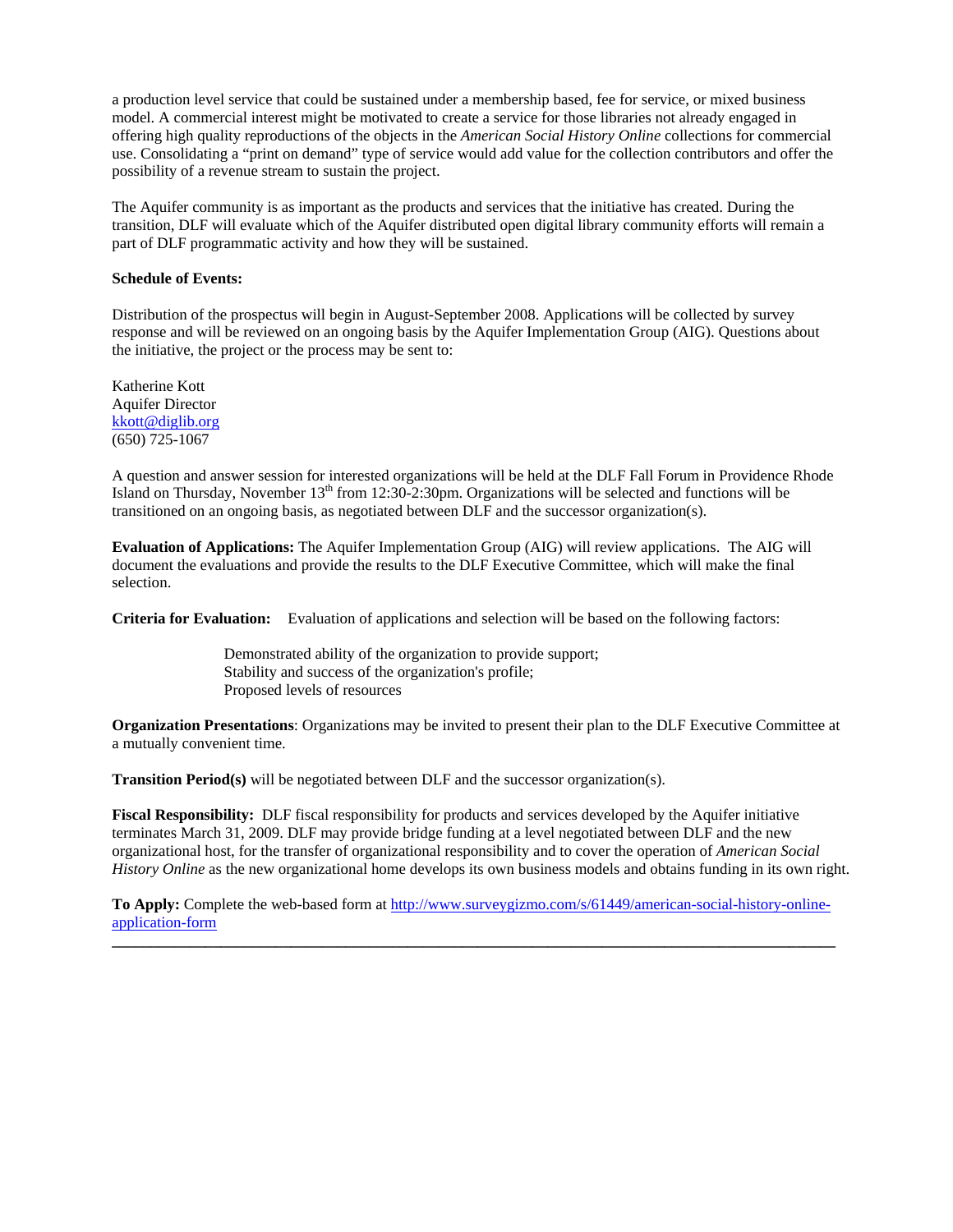### **Appendix I: Active Elements and Future Growth**

The DLF Aquifer initiative can be described in terms of the products and services it has developed as well as the organizational capacity it has built, including active collaboration among participant library volunteers. DLF Aquifer serves the digital library community by creating and sharing methods such as search engine optimization to help digital libraries promote their material, schemas such as MODS for sharable metadata and asset actions for interoperability, and open source software that supports projects such as *American Social History Online*. DLF Aquifer also develops products and services for scholars, insuring that the development includes features scholars want and need, by including potential end-users in the development process.

By the end of March 2009, DLF will no longer support the products and services associated with *American Social History Online*. DLF support includes .75 FTE of the Aquifer Director's salary and benefits, and administrative and operational support from the DLF office in Washington, DC. Funding from The Andrew W. Mellon Foundation also terminates in March 2009. Mellon funds support .25 FTE of the Aquifer Director's salary and benefits, .25 FTE of the DLF Program Manager's salary and benefits and the other positions listed in the grid above (business analyst, data analyst, architect and developers). An organization with program management capacity and administrative support could expect to successfully integrate management of *American Social History Online* with existing program management activities without assuming the obligation for a director level position. A host library or libraries could expect to devote 2 FTE to continue development of *American Social History Online*, with roles distributed amongst project coordination, user support, programming, and systems administration.

Contributions from volunteer experts, both DLF member library staff and others who share interest in digital library development are fundamental to Aquifer. These volunteers form working groups, a traditional DLF approach to getting things done. They maintain links in the community, including writing and presenting about the initiative, developing schemas and advising the development team. As support for *American Social History Online* transitions to other organizations, DLF will evaluate which of the Aquifer distributed open digital library community efforts will remain a part of DLF programmatic activity and how DLF will sustain them.

| <b>Service</b>                                                                                                                            | Host                                                | <b>Current Resources</b>                                               | <b>Resources to</b><br><b>Sustain</b> | <b>Potential for Future</b>                                                                           |
|-------------------------------------------------------------------------------------------------------------------------------------------|-----------------------------------------------------|------------------------------------------------------------------------|---------------------------------------|-------------------------------------------------------------------------------------------------------|
|                                                                                                                                           |                                                     |                                                                        |                                       | <b>Development/Funding</b>                                                                            |
| Metadata<br>harvesting (OAI-<br>PMH/MODS)                                                                                                 | University of<br>Michigan-<br>will move to          | .50 FTE data analyst                                                   | .50 FTE data<br>analyst               |                                                                                                       |
| Metadata re-<br>exposure                                                                                                                  | UIUC in<br>2008/09                                  |                                                                        |                                       |                                                                                                       |
| Metadata<br>remediation and<br>enhancement<br>(incl. Geo-gazer)                                                                           | <b>UIUC</b>                                         |                                                                        |                                       | Significant potential.<br>Web-based services<br>potential revenue<br>generator?                       |
| American Social<br><b>History Online</b><br>software (open<br>source through<br>University of<br>Illinois/NCSA<br>open source<br>license) | University of<br>Illinois at<br>Urbana<br>Champaign | 1 FTE business analyst,<br>.50 FTE developer                           | <b>1.5 FTE</b>                        | Significant potential.<br>(digital library<br>workflow potential;<br>scholarly workflow<br>potential) |
| Zotero integration                                                                                                                        | No host                                             | Small % of .50 FTE<br>developer time                                   | Minimal<br>support                    | Significant potential.<br>(Zotero 2.0<br>communities, tagging)<br>Internet Archive?                   |
| Collectus tool<br>integration                                                                                                             | <b>UIUC</b>                                         | Minimal                                                                | Minimal                               | Potential to integrate<br>other tools significant.                                                    |
| Standardized<br>rights<br>management                                                                                                      |                                                     | Informal conversations<br>with Open Educational<br>Resources community |                                       | Potential for funded<br>project to standardize<br>rights information.                                 |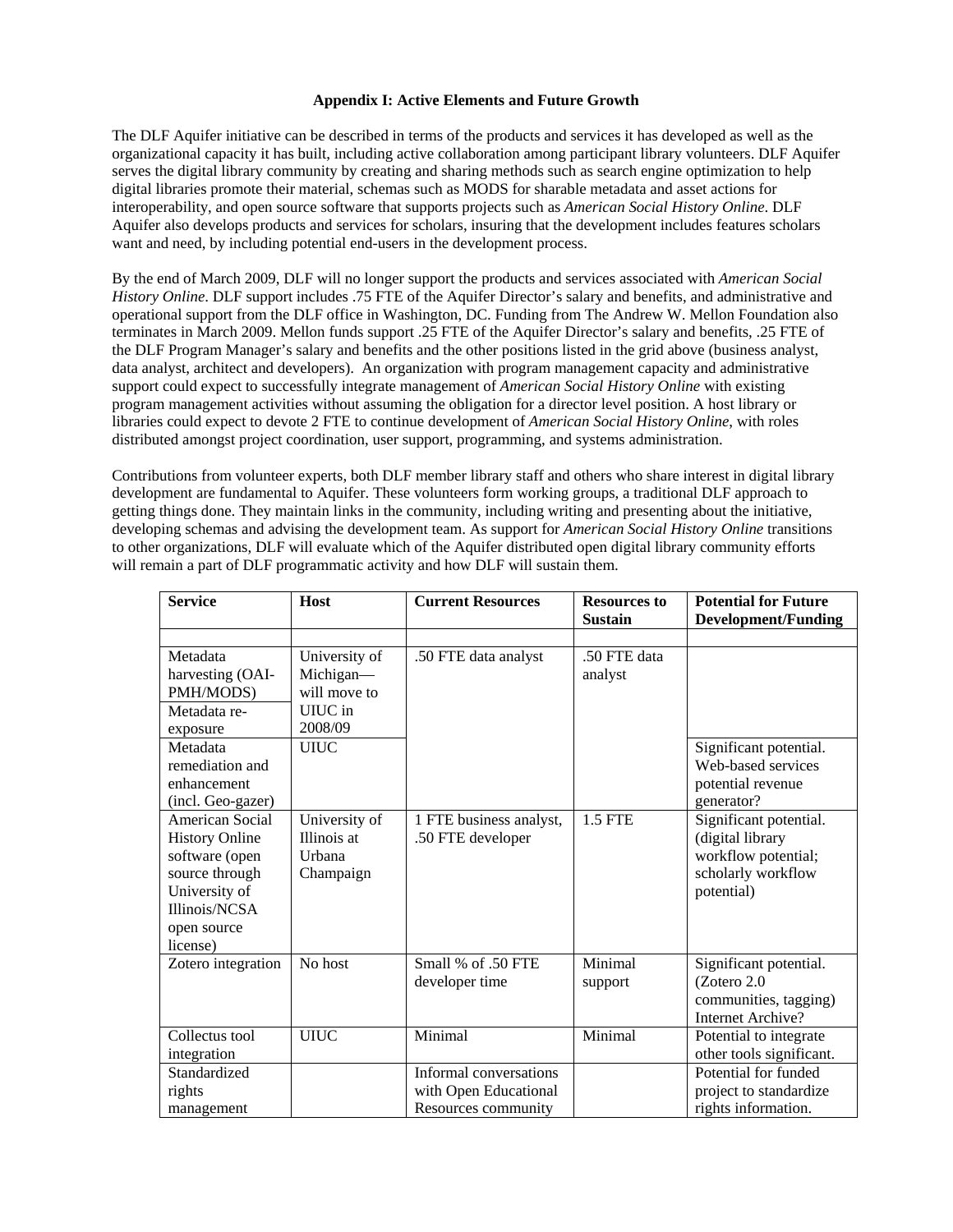| DLF/Aquifer             | University of | % of .50 FTE developer  | % of .50 FTE   | Significant potential.         |
|-------------------------|---------------|-------------------------|----------------|--------------------------------|
| Collections             | Illinois at   | time                    | developer time | (Digital Collections and       |
| Registry and            | Urbana        |                         |                | Content project at             |
| <b>ASHO</b> integration | Champaign     |                         |                | UIUC) IMLS,                    |
|                         |               |                         |                | conversations started.         |
| Collection              | University of | Volunteer collection    | .05% FTE of    | Some potential in              |
| curation                | Michigan      | curator                 | collection     | relation to Digital            |
|                         |               |                         | curator        | <b>Collections and Content</b> |
|                         |               |                         |                | project at UIUC/IMLS.          |
| Search engine           | No host       | .10 FTE architect plus  | .05 FTE        |                                |
| optimization            |               | technology/architecture | technical      |                                |
|                         |               | working group           | attention      |                                |
|                         |               | community effort        |                |                                |
| Open source             | University of | .10 FTE developer       | .05 FTE        |                                |
| federated search        | Illinois at   |                         | developer      |                                |
| solution                | Urbana        |                         |                |                                |
|                         | Champaign     |                         |                |                                |
| Sakai integration       | Indiana       | .10 FTE developer       | .05 FTE        |                                |
|                         | University    |                         | developer      |                                |
| <b>SRU</b> service      | UIUC          | Minimal architect time  | Minimal        | Promote to other               |
|                         |               | to develop              | support        | services to pick up re-        |
|                         |               |                         |                | exposed, normalized            |
|                         |               |                         |                | metadata.                      |
| Interoperability        | UIUC/         | Both volunteer and %    | Development    | Possible Fedora                |
| (e.g.                   | distributed   | of developer time       | resources.     | integration/collaboration      |
| ORE/Atom/extend         |               |                         | volunteer      | with Fedora team on            |
| Asset Actions)          |               |                         | community      | development.                   |
|                         |               |                         | engagement     | Possible asset action          |
|                         |               |                         |                | generation service as          |
|                         |               |                         |                | revenue generator.             |
| Brokering access        | University    |                         |                | Potential future revenue       |
| to high quality         | press or      |                         |                | generator.                     |
| facsimiles              | outsource     |                         |                |                                |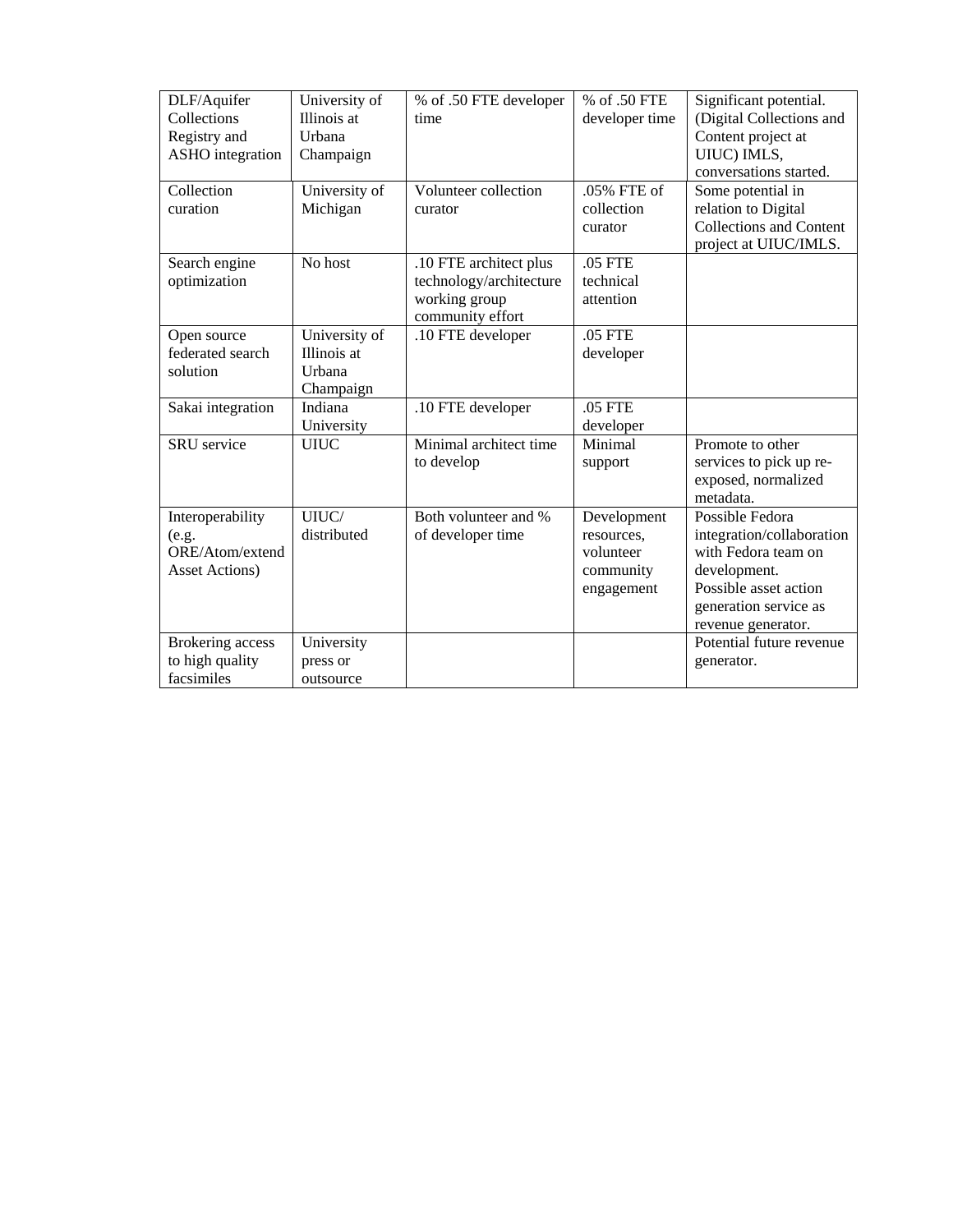Aquifer/American Social History Online is currently residing on VMware Infrastructure 3.5 farm consisting of three PowerEdge 2970 servers with a total CPU of 33.66 GHz and a total memory of 48 GB. In the farm, Aquifer/American Social History Online is assigned 11.968 GHz CPU (47% share) and 8 GB Memory (43% share).

Aquifer/American Social History Online OS is:

| <b>General</b>                                             |                                                          |
|------------------------------------------------------------|----------------------------------------------------------|
| Guest OS:<br>CPU:<br>Memory:<br>Memory Overhead: 520.61 MB | Red Hat Enterprise Linux 5 (64-bit)<br>4 vCPU<br>8000 MB |
| <b>VMware Tools:</b><br><b>IP Addresses:</b><br>DNS Name:  | ΠK<br>128.174.36.2<br>nocoma.grainger.uiuc.edu           |
| State:<br>Host:<br><b>Active Tasks:</b>                    | Powered On<br>gaoh.grainger.uiuc.edu                     |

# Additional Resource Data:

| <b>Resources</b>                   |          |           |
|------------------------------------|----------|-----------|
| CPU usage:                         | 3549 MHz |           |
| Host memory usage:                 | 7.68 GB  |           |
| Guest memory usage:                | 4.30 GB  |           |
| Datastore                          | Capacity | Free      |
| Grainger<br>屈                      | 1.57 TB  | 741.70 GB |
| Network<br>Virtual Machine Network |          |           |

# Current Status information:

| Name           | State       | Status | Host CPU - MHz   | Host Mem - MB | Guest Mem - % | <b>Notes</b> |
|----------------|-------------|--------|------------------|---------------|---------------|--------------|
| <b>Aquifer</b> | Powered ○○● |        | 3996 Шининининин |               | - 62 N        |              |